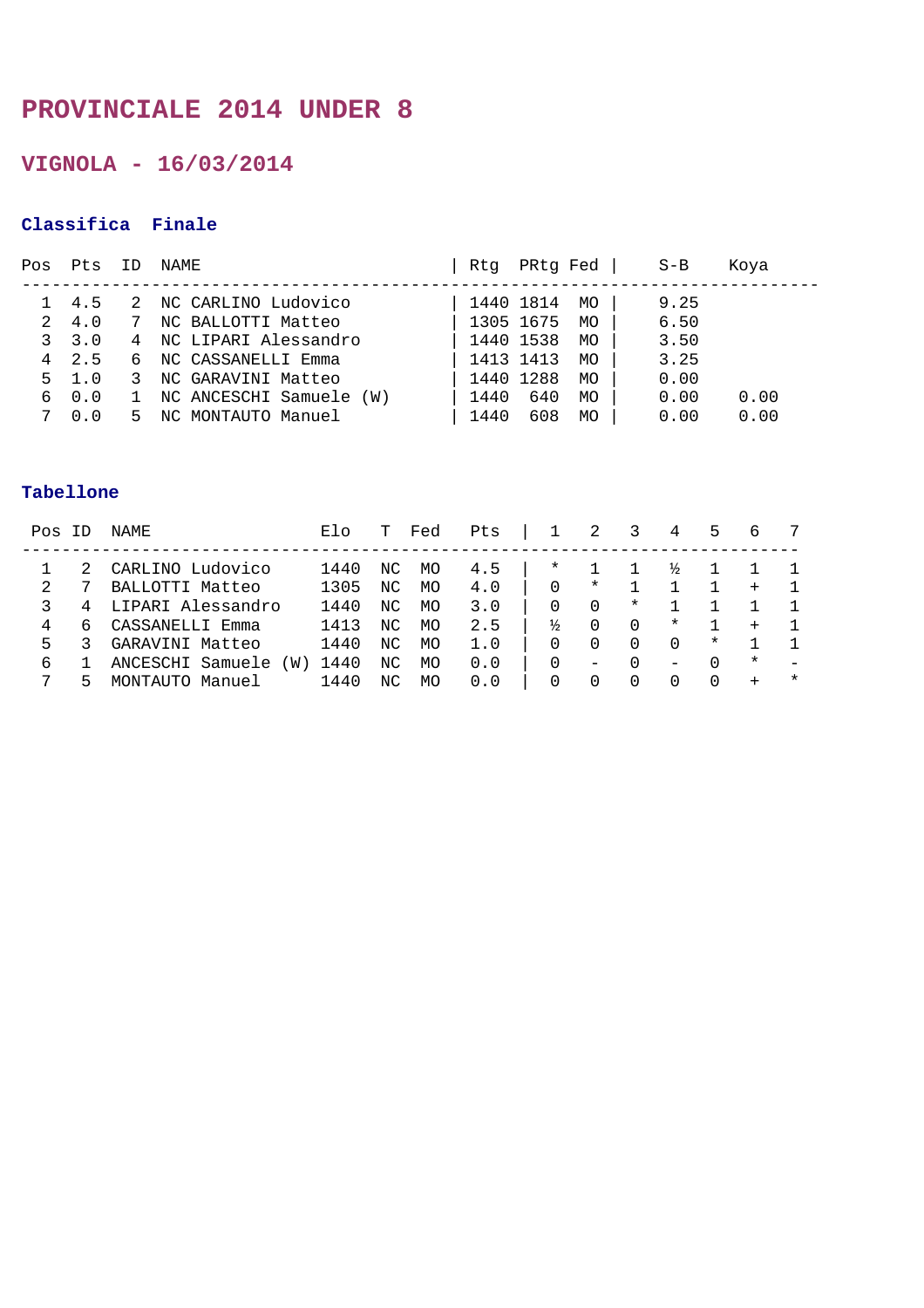## **PROVINCIALE 2014 UNDER 10**

**VIGNOLA - 16/03/2014** 

### **Classifica Finale**

|                | Pos Pts | $\begin{tabular}{c c c c} $10$ $MMR$ & $160$ $M_{\odot}$ & $160$ $M_{\odot}$ \\[-0.2cm] $-10$ $M_{\odot}$ & $100$ $M_{\odot}$ \\[-0.2cm] $10$ & $80$ $M_{\odot}$ \\[-0.2cm] $10$ & $80$ $M_{\odot}$ \\[-0.2cm] $10$ & $100$ $M_{\odot}$ \\[-0.2cm] $10$ & $100$ $M_{\odot}$ \\[-0.2cm] $10$ & $100$ $M_{\odot}$ \\[-0.2cm] $10$ & $100$ $M_{\od$ |  |  |      |  |
|----------------|---------|--------------------------------------------------------------------------------------------------------------------------------------------------------------------------------------------------------------------------------------------------------------------------------------------------------------------------------------------------|--|--|------|--|
| 1              | 5.5     |                                                                                                                                                                                                                                                                                                                                                  |  |  |      |  |
| $\overline{c}$ | $5.0$   |                                                                                                                                                                                                                                                                                                                                                  |  |  |      |  |
| $\overline{3}$ | 5.0     |                                                                                                                                                                                                                                                                                                                                                  |  |  |      |  |
| $\overline{4}$ | 4.5     |                                                                                                                                                                                                                                                                                                                                                  |  |  |      |  |
| 5              | 4.5     |                                                                                                                                                                                                                                                                                                                                                  |  |  |      |  |
| 6              | 4.5     |                                                                                                                                                                                                                                                                                                                                                  |  |  |      |  |
| $\overline{7}$ | 4.0     |                                                                                                                                                                                                                                                                                                                                                  |  |  |      |  |
| 8              | 4.0     |                                                                                                                                                                                                                                                                                                                                                  |  |  |      |  |
| $\mathsf 9$    | 4.0     |                                                                                                                                                                                                                                                                                                                                                  |  |  |      |  |
| $10$           | 4.0     |                                                                                                                                                                                                                                                                                                                                                  |  |  |      |  |
| 11             | 4.0     |                                                                                                                                                                                                                                                                                                                                                  |  |  |      |  |
| 12             | 3.5     |                                                                                                                                                                                                                                                                                                                                                  |  |  |      |  |
| 13             | 3.5     |                                                                                                                                                                                                                                                                                                                                                  |  |  |      |  |
| 14             | 3.5     |                                                                                                                                                                                                                                                                                                                                                  |  |  |      |  |
| 15             | 3.5     |                                                                                                                                                                                                                                                                                                                                                  |  |  |      |  |
| 16             | 3.0     |                                                                                                                                                                                                                                                                                                                                                  |  |  |      |  |
| 17             | 3.0     |                                                                                                                                                                                                                                                                                                                                                  |  |  |      |  |
| 18             | 3.0     |                                                                                                                                                                                                                                                                                                                                                  |  |  |      |  |
| 19             | 3.0     |                                                                                                                                                                                                                                                                                                                                                  |  |  |      |  |
| 20             | 3.0     |                                                                                                                                                                                                                                                                                                                                                  |  |  |      |  |
| 21             | 3.0     |                                                                                                                                                                                                                                                                                                                                                  |  |  |      |  |
| 22             | 3.0     |                                                                                                                                                                                                                                                                                                                                                  |  |  |      |  |
| 23             | 3.0     |                                                                                                                                                                                                                                                                                                                                                  |  |  |      |  |
| 24             | 3.0     |                                                                                                                                                                                                                                                                                                                                                  |  |  |      |  |
| 25             | 3.0     |                                                                                                                                                                                                                                                                                                                                                  |  |  |      |  |
| 26             | 2.5     |                                                                                                                                                                                                                                                                                                                                                  |  |  |      |  |
| 27             | 2.5     |                                                                                                                                                                                                                                                                                                                                                  |  |  |      |  |
| 28             | 2.5     |                                                                                                                                                                                                                                                                                                                                                  |  |  |      |  |
| 29             | 2.5     |                                                                                                                                                                                                                                                                                                                                                  |  |  |      |  |
| 30             | 2.0     |                                                                                                                                                                                                                                                                                                                                                  |  |  |      |  |
| 31             | 2.0     |                                                                                                                                                                                                                                                                                                                                                  |  |  | 21.0 |  |
| 32             | 2.0     |                                                                                                                                                                                                                                                                                                                                                  |  |  | 20.0 |  |
| 33             | 2.0     |                                                                                                                                                                                                                                                                                                                                                  |  |  | 15.0 |  |
| 34             | 2.0     |                                                                                                                                                                                                                                                                                                                                                  |  |  | 14.0 |  |
| 35             | 2.0     |                                                                                                                                                                                                                                                                                                                                                  |  |  |      |  |
| 36             | 1.5     |                                                                                                                                                                                                                                                                                                                                                  |  |  |      |  |
| 37             | 1.5     |                                                                                                                                                                                                                                                                                                                                                  |  |  |      |  |
| 38             | $1.0$   |                                                                                                                                                                                                                                                                                                                                                  |  |  |      |  |
| 39             | 1.0     |                                                                                                                                                                                                                                                                                                                                                  |  |  |      |  |
| 40             | $0.0$   |                                                                                                                                                                                                                                                                                                                                                  |  |  |      |  |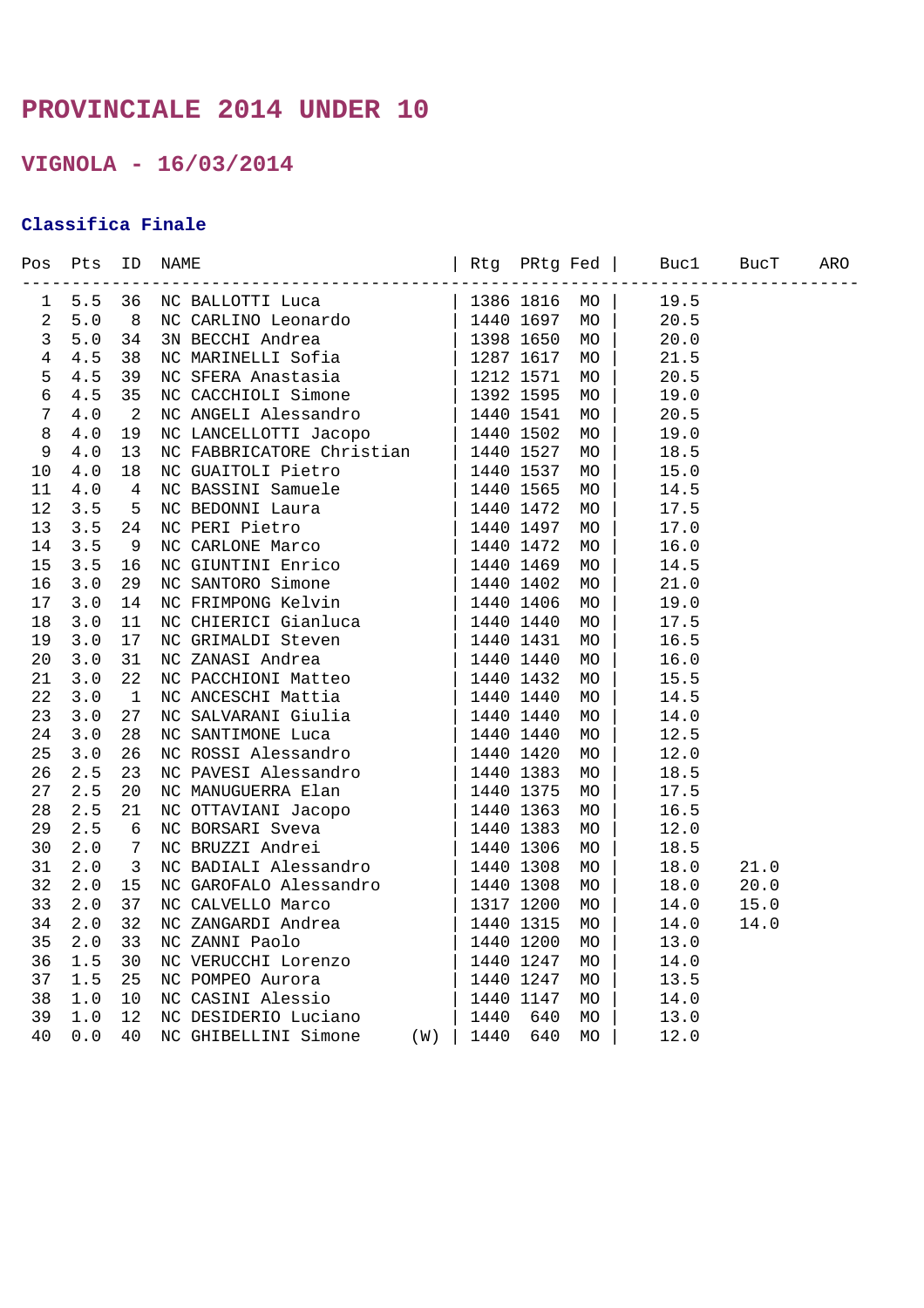|    | ID NAME              | Rtg  | Т  | Fed       | Pts   | 1       | $\overline{2}$ | 3       | 4       | 5       | 6         |
|----|----------------------|------|----|-----------|-------|---------|----------------|---------|---------|---------|-----------|
|    | 1 ANCESCHI Mattia    | 1440 | NC | MO        | 3.0   | $=W20$  | $-B24$         | $=W30$  | $+B17$  | $-W22$  | $+W21$    |
|    | 2 ANGELI Alessandro  | 1440 | NC | <b>MO</b> | 4.0   | $+B21$  | $+W23$         | $+B35$  | $-W34$  | $-B36$  | $+W29$    |
| 3  | BADIALI Alessandro   | 1440 | NC | <b>MO</b> | $2.0$ | $+W22$  | $-B34$         | $-W18$  | $+B26$  | $-W31$  | $-B14$    |
| 4  | BASSINI Samuele      | 1440 | NC | MO        | 4.0   | $-B23$  | $+W21$         | $-B19$  | $+W25$  | $+B15$  | $+W5$     |
| 5  | BEDONNI Laura        | 1440 | NC | <b>MO</b> | 3.5   | $=W24$  | $+B30$         | $+W20$  | $-W38$  | $+B11$  | $-B4$     |
| 6  | BORSARI Sveva        | 1440 | NC | MO        | 2.5   | $=$ B25 | $-W11$         | $+B33$  | $-B23$  | $-W27$  | $+B30$    |
| 7  | BRUZZI Andrei        | 1440 | NC | MO        | 2.0   | $+W26$  | $-B36$         | $-W22$  | $+B30$  | $-W18$  | $-B28$    |
| 8  | CARLINO Leonardo     | 1440 | NC | MO        | 5.0   | $+B27$  | $+W29$         | $=$ B36 | $+W11$  | $+B13$  | $=W34$    |
| 9  | CARLONE Marco        | 1440 | NC | <b>MO</b> | 3.5   | $+W28$  | $-B38$         | $=W23$  | $-B24$  | $+W10$  | $+B20$    |
| 10 | CASINI Alessio       | 1440 | NC | MO        | 1.0   | $-B29$  | $=W27$         | $=$ B25 | $-W21$  | $-B9$   | $-W37$    |
| 11 | CHIERICI Gianluca    | 1440 | NC | МO        | 3.0   | $=W30$  | $+B6$          | $+W24$  | $-B8$   | $-W5$   | $=$ B27   |
| 12 | DESIDERIO Luciano    | 1440 | NC | MO        | 1.0   | $-B31$  | $-W33$         | $-B27$  | $-W28$  | $+$ BYE | $-B32$    |
| 13 | FABBRICATORE Christi | 1440 | NC | <b>MO</b> | 4.0   | $+W32$  | $-B39$         | $+W26$  | $+B31$  | $-W8$   | $+B22$    |
| 14 | FRIMPONG Kelvin      | 1440 | NC | MO        | 3.0   | $+B33$  | $+W31$         | $-B38$  | $-W36$  | $-B19$  | $+W3$     |
| 15 | GAROFALO Alessandro  | 1440 | NC | MO        | 2.0   | $-W34$  | $-B22$         | $+W28$  | $+B32$  | $-W4$   | $-B26$    |
| 16 | GIUNTINI Enrico      | 1440 | NC | MO        | 3.5   | $-B35$  | $+W37$         | $-B29$  | $+W33$  | $=$ B21 | $+W23$    |
| 17 | GRIMALDI Steven      | 1440 | NC | <b>MO</b> | 3.0   | $-W36$  | $+B28$         | $-W31$  | $-W1$   | $+B33$  | $+W25$    |
| 18 | GUAITOLI Pietro      | 1440 | NC | <b>MO</b> | 4.0   | $+B37$  | $-W35$         | $+B3$   | $-W29$  | $+B7$   | $+B24$    |
| 19 | LANCELLOTTI Jacopo   | 1440 | NC | MO        | 4.0   | $-W38$  | $+B32$         | $+W4$   | $-B39$  | $+W14$  | $+B31$    |
| 20 | MANUGUERRA Elan      | 1440 | NC | <b>MO</b> | 2.5   | $=$ B1  | $+W25$         | $-B5$   | $+W27$  | $-B35$  | $-W9$     |
| 21 | OTTAVIANI Jacopo     | 1440 | NC | MO        | 2.5   | $-W2$   | $-B4$          | $+W37$  | $+B10$  | $=W16$  | $-B1$     |
| 22 | PACCHIONI Matteo     | 1440 | NC | MO        | 3.0   | $-B3$   | $+W15$         | $+B7$   | $-W35$  | $+B1$   | $-W13$    |
| 23 | PAVESI Alessandro    | 1440 | NC | МO        | 2.5   | $+W4$   | $-B2$          | $=$ B9  | $+W6$   | $-W24$  | $-B16$    |
|    | 24 PERI Pietro       | 1440 | NC | MO        | 3.5   | $=$ B5  | $+W1$          | $-B11$  | $+W9$   | $+B23$  | $-W18$    |
| 25 | POMPEO Aurora        | 1440 | NC | MO        | 1.5   | $=W6$   | $-B20$         | $=W10$  | $-B4$   | $=W30$  | $-B17$    |
| 26 | ROSSI Alessandro     | 1440 | NC | МO        | 3.0   | $-B7$   | $+W40$         | $-B13$  | $-W3$   | $+B37$  | $+W15$    |
| 27 | SALVARANI Giulia     | 1440 | NC | MO        | 3.0   | $-W8$   | $=$ B10        | $+W12$  | $-B20$  | $+B6$   | $=W11$    |
| 28 | SANTIMONE Luca       | 1440 | NC | <b>MO</b> | 3.0   | $-B9$   | $-W17$         | $-B15$  | $+B12$  | $+W32$  | $+W7$     |
| 29 | SANTORO Simone       | 1440 | NC | MO        | 3.0   | $+W10$  | $-B8$          | $+W16$  | $+B18$  | $-W39$  | $-B2$     |
| 30 | VERUCCHI Lorenzo     | 1440 | NC | <b>MO</b> | 1.5   | $=$ B11 | $-W5$          | $=$ B1  | $-W7$   | $=$ B25 | $-W6$     |
| 31 | ZANASI Andrea        | 1440 | NC | MO        | 3.0   | $+W12$  | $-B14$         | $+B17$  | $-W13$  | $+B3$   | $-W19$    |
| 32 | ZANGARDI Andrea      | 1440 | NC | <b>MO</b> | 2.0   | $-B13$  | $-W19$         | $+B40$  | $-W15$  | $-B28$  | $+W12$    |
| 33 | ZANNI Paolo          | 1440 | NC | MO        | 2.0   | $-W14$  | $+B12$         | $-W6$   | $-B16$  | $-W17$  | $+$ BYE   |
| 34 | BECCHI Andrea        | 1398 | 3N | MO        | $5.0$ | $+B15$  | $+W3$          | $+W39$  | $+B2$   | $=W38$  | $=$ B $8$ |
| 35 | CACCHIOLI Simone     | 1392 | NC | MO        | 4.5   | $+W16$  | $+B18$         | $-W2$   | $+B22$  | $+W20$  | $=$ B39   |
| 36 | BALLOTTI Luca        | 1386 | NC | МO        | 5.5   | $+B17$  | $+W7$          | $=W8$   | $+B14$  | $+W2$   | $+B38$    |
| 37 | CALVELLO Marco       | 1317 | NC | MO        | 2.0   | $-W18$  | $-B16$         | $-B21$  | $+$ BYE | $-W26$  | $+B10$    |
| 38 | MARINELLI Sofia      | 1287 | NC | <b>MO</b> | 4.5   | $+B19$  | $+W9$          | $+W14$  | $+B5$   | $=$ B34 | $-W36$    |
| 39 | SFERA Anastasia      | 1212 | NC | МO        | 4.5   | $+$ BYE | $+W13$         | $-B34$  | $+W19$  | $+B29$  | $=W35$    |
| 40 | GHIBELLINI Simone(W) | 1440 | NC | MO        | $0.0$ | $- -$   | $-B26$         | $-W32$  | $-BYE$  | $- -$   | $- -$     |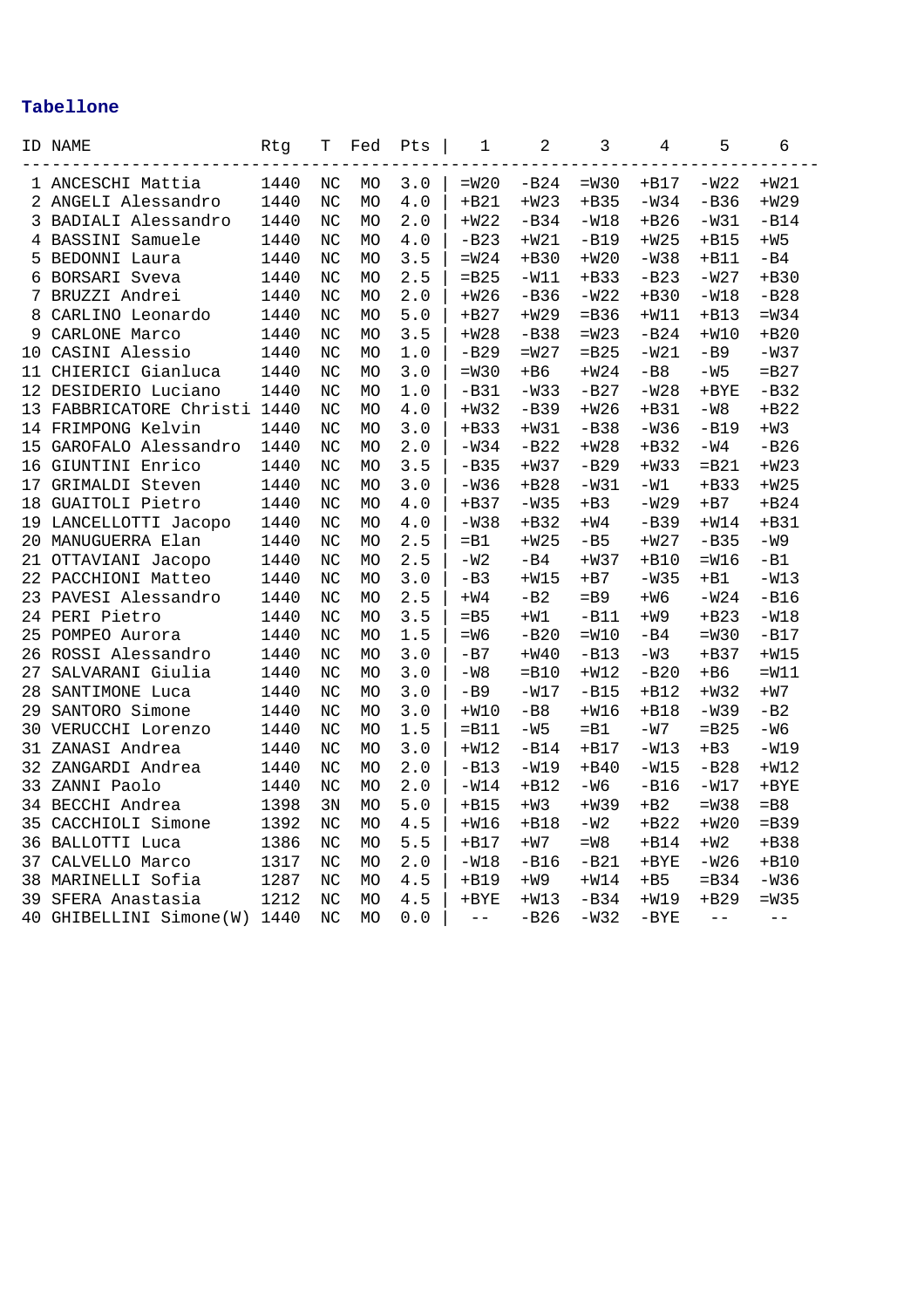## **PROVINCIALE 2014 UNDER 12**

**VIGNOLA - 16/03/2014** 

### **Classifica Finale**

| Pos | Pts           | ΙD           | NAME                   | Rtq  | PRtq Fed  |    | Buc1 | BucT | ARO |
|-----|---------------|--------------|------------------------|------|-----------|----|------|------|-----|
|     |               |              |                        |      |           |    |      |      |     |
|     | 4.0           | 6            | NC VENTURELLI Elia     |      | 1440 1623 | MO | 12.5 |      |     |
| 2   | 4.0           |              | NC GARAVINI Luca       |      | 1440 1672 | MO | 11.0 |      |     |
|     | 3, 3.0        | 7            | NC CALVELLO Leonardo   |      | 1398 1440 | MO | 12.5 |      |     |
|     | 4 3.0         | 2            | NC IBNE ANIS Annan     |      | 1440 1504 | MO | 12.0 |      |     |
|     | $5 \quad 2.5$ |              | 5 NC SANTINI Francesco |      | 1440 1353 | MO | 10.5 |      |     |
|     | 6 2.5         | $\mathbf{3}$ | NC MONTUORI Pascquale  |      | 1440 1353 | MO | 10.0 |      |     |
|     |               | 4            | NC POMPEO Gaia         | 1440 | 630       | MO | 10.5 |      |     |

| ID NAME              | Rta  | т   | Fed | Pts | $\mathbf{1}$ | 2       |         | 4            |         |
|----------------------|------|-----|-----|-----|--------------|---------|---------|--------------|---------|
|                      |      |     |     |     |              |         |         |              |         |
| 1 GARAVINI Luca      | 1440 | NC  | MO  | 4.0 | $+W4$        | -B6     | $+W5$   | $+ B7$       | $+ B2$  |
| 2 IBNE ANIS Annan    | 1440 | NC. | MO  | 3.0 | $+B5$        | $-W7$   | $+B3$   | $+ B6$       | $-W1$   |
| 3 MONTUORI Pascquale | 1440 | NC. | MO  | 2.5 | -W6          | $+B4$   | $-W2$   | $+{\rm BYE}$ | $=$ B5  |
| 4 POMPEO Gaia        | 1440 | NC. | MO  | 1.0 | $-B1$        | $-W3$   | $+$ BYE | $-B5$        | $-W7$   |
| 5 SANTINI Francesco  | 1440 | NC. | MO  | 2.5 | $-W2$        | $+$ BYE | $-B1$   | $+W4$        | $=W3$   |
| 6 VENTURELLI Elia    | 1440 | NC  | MO. | 4.0 | $+B3$        | $+W1$   | $+ B7$  | $-W2$        | $+$ BYE |
| 7 CALVELLO Leonardo  | 1398 | ΝC  | MO. | 3.0 | $+$ BYE      | $+ B2$  | -W6     | $-W1$        | $+B4$   |